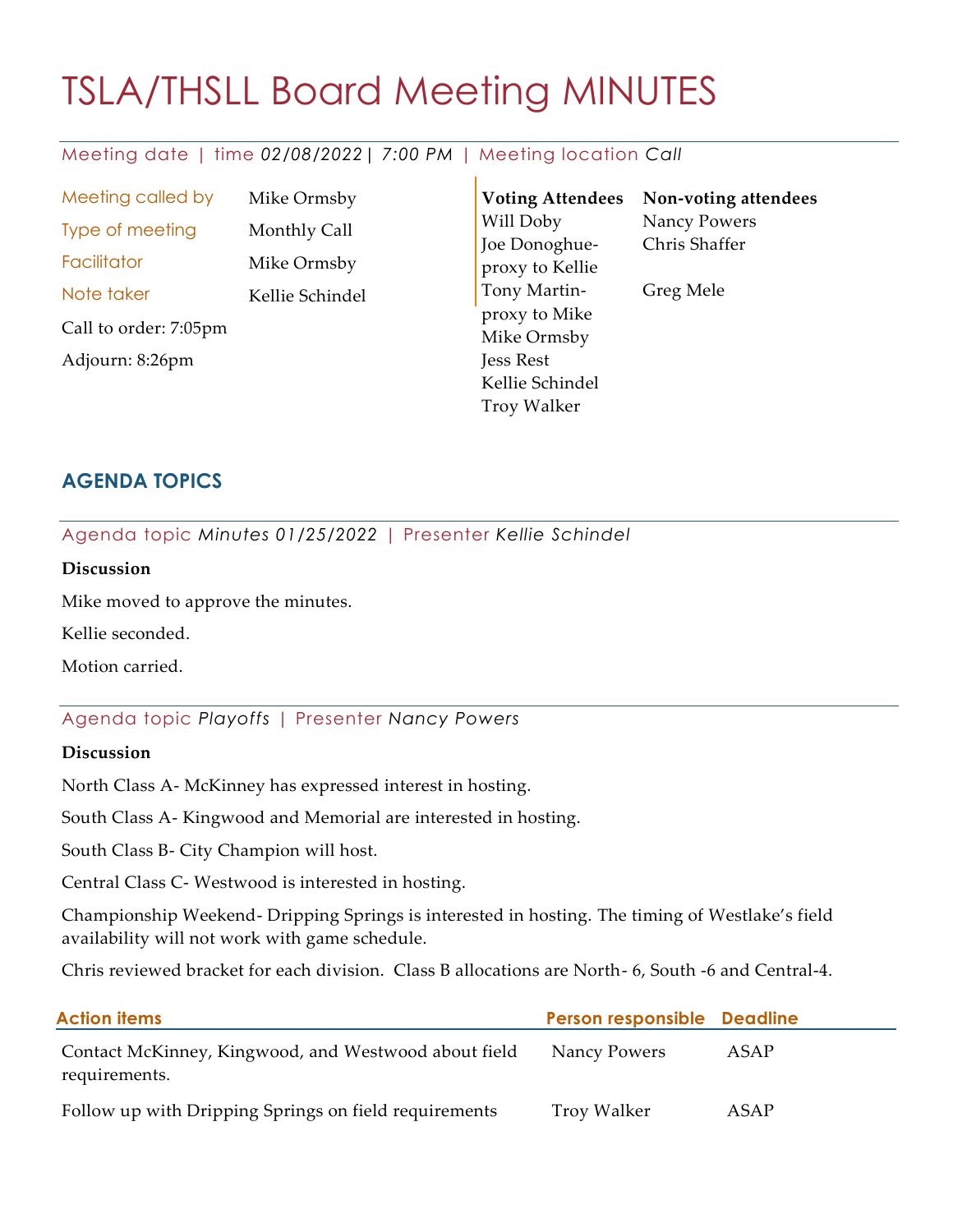| <b>Action items</b>                       | Person responsible Deadline |      |
|-------------------------------------------|-----------------------------|------|
|                                           |                             |      |
| Reply to Westlake                         | Troy Walker                 | ASAP |
| Send allocation to Board                  | Chris Shaffer               | ASAP |
| Send new THSLL logo to Nancy for trophies | Chris Shaffer               | ASAP |

## Agenda topic *Seven Lakes Call* | Presenter *Mike Ormsby*

#### **Discussion**

#### **Present of the call**

- Mike Ormsby, THSLL Commissioner
- Tom Jenks, South Chief Referee
- Tim Bohdan, Houston LOA President
- Ken Reagan, THSLL Coordinator
- Chris Menzel, South Referee Evaluator
- Dan Barry, President Seven Lakes Lacrosse
- Nancy Powers, THSLL Administrator

The purpose of the call was to review the behavior of the Seven Lakes Head Coach, Brian Winkler, in the first 2 games of the season. Coach Winkler was given a warning about his sideline behavior.

Agenda topic *Dual Class Programs* | Presenter *Nancy Powers*

#### **Discussion**

The current Dual Class Programs are- Westlake, Highland Park, The Woodlands and Dallas Jesuit.

It was brought to Nancy's attention that the new Rulebook did not address JV swing players for Dual Class programs. The league restructure did not change anything in the rules about JV swing players. The rule that existed prior to the League Restructure is still in place.

*"Once a JV player plays on the Division I Varsity team in a THSLL*

*game, he may not play on the Division II Varsity team for the remainder of the season, including post season games."*

| <b>Action items</b>                                  | Person responsible Deadline |      |
|------------------------------------------------------|-----------------------------|------|
| Add JV swing player verbiage to updated Rulebook     | Chris Shaffer               | ASAP |
| Contact Dual Class programs to remind them of the JV | Nancy Powers                | ASAP |
| Swing Player rule.                                   |                             |      |